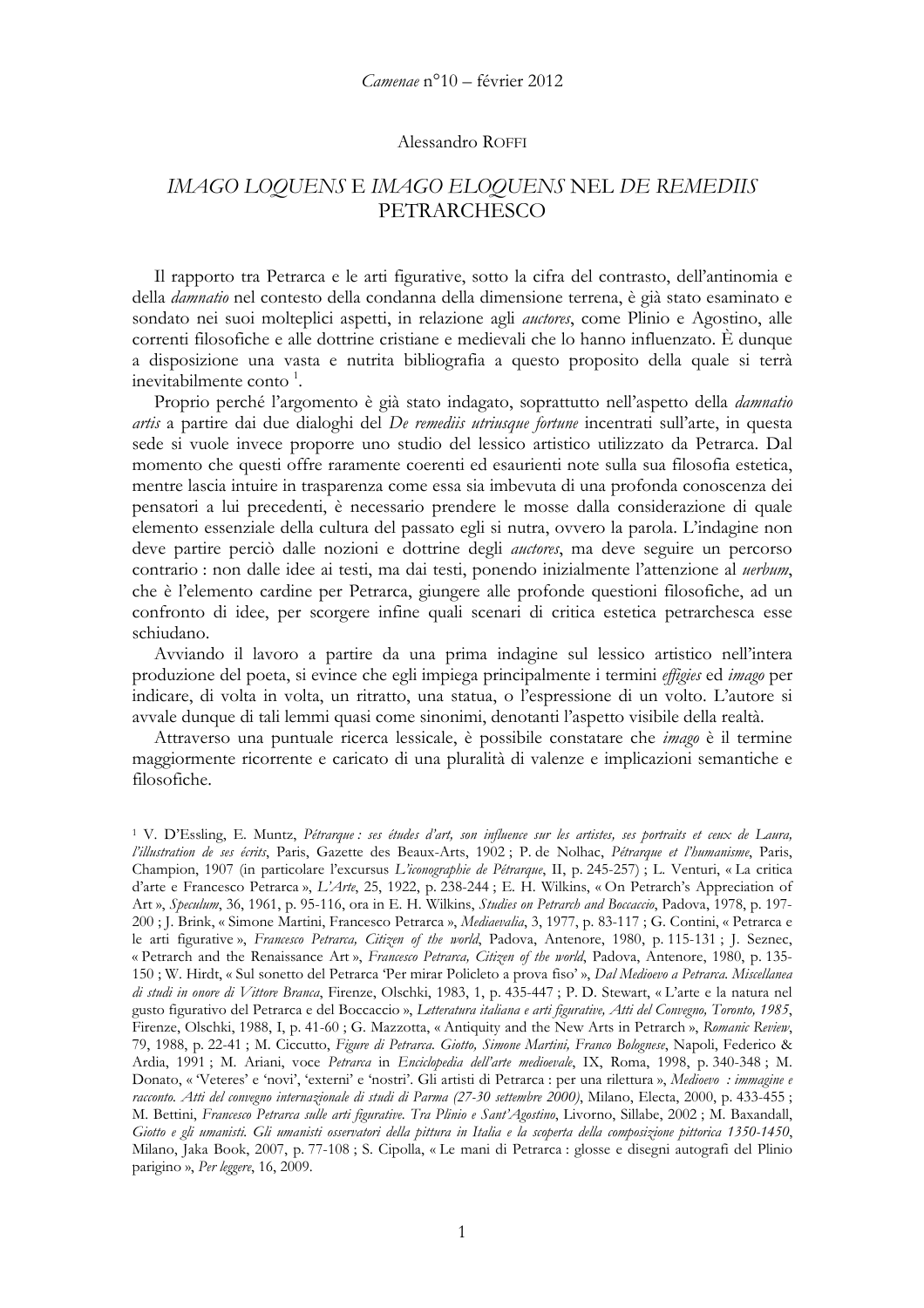Passando in rassegna i diversi usi di questo vocabolo è possibile accertare due principali accezioni: l'imago che è immagine visiva, e quindi riferibile anche al campo artistico, o percepibile con la mente, equivalente dunque ad un pensiero; nella seconda accezione, sulla quale si dovrà indagare più approfonditamente, essa è funzionale ad una piena comprensione della prima, ed è collegata all'idea di immagine come derivazione, come copia sbiadita e opaca di una qualche entità cui l'imago è molto simile.

Per fornire qualche esempio di tale accezione, limitandosi a prendere in considerazione il De remediis, è possibile segnalare il dialogo II, 117 in cui il sonno è definito come consanguineo della *mors<sup>2</sup>*, *'mortis imaginem'*; in *De rem.* II, 93 l'anima umana è definita invece come *imago Dei*<sup>3</sup>: la fonte sottintesa e chiaramente richiamata è la Genesi<sup>4</sup>. Vi sono poi altri loci petrarcheschi che chiariscono questo significato di *imago* come copia. In Contra med. III<sup>5</sup> Petrarca afferma che l'uomo è immagine di Dio in quanto copia imperfetta, anche se similissima, del modello perfetto, attraverso l'opposizione chiastica tra *incorruptibilis Dei* e corruptibilis hominis. In De uita solit. II, 9, invece, l'autore si incentra sulla definizione di falso *imperium* come ombra, cioè copia sbiadita ed inferiore del *uerum imperium*<sup>6</sup>, ovvero come derivazione e svilimento dell'originale.

La nozione di immagine come copia somigliante al modello si ripropone anche in ambito letterario, nei passi petrarcheschi concernenti il concetto di imitazione letteraria. In Fam. III, 19, 11 l'autore si concentra sulla definizione del rapporto di emulazione tra lo scrittore e il suo modello : similitudinem talem esse non oportere, non qualis est imaginis ad eum cuius *imago est... sed qualis filii ad patrem.* Per esplicitare tale relazione Petrarca inserisce dunque il paragone con il concetto di immagine : chi imita non deve essere simile al modello quanto l'imago lo è all'originale, ma deve essere simile come un figlio al padre<sup>7</sup>. La medesima teoria letteraria è ripresa nella Fam. XXIII, 2, 20<sup>8</sup> in cui Petrarca introduce un ulteriore elemento di precisazione : l'imitazione non implica una similarità eccessiva (similitudo non nimia), che sfocia in un'equivalenza; non deve cioè tramutarsi in *identitas*, ma deve assicurare un margine di alterità, dissomiglianza e scarto. La concezione di *imago* sottesa, definisce dunque il rapporto esistente, sia in campo letterario, sia a livello filosofico, tra modello e copia,

<sup>&</sup>lt;sup>2</sup> De rem. II, 117, 12 : simillimum morti est, atque ideo somnum, alii consanguineum, alii uero mortis imaginem.

<sup>&</sup>lt;sup>3</sup> De rem. II, 93, 8 : An autem ... imago illa est et similitudo Dei creatoris, humana intus in anima ?.

<sup>&</sup>lt;sup>4</sup> Gen. I, 26 Faciamus hominem ad imaginem et similitudinem nostram. Nelle opere petrarchesche si ripropone numerose volte la definizione di uomo come immagine di Dio. Nel De uiris illustribus, nel capitolo su Adamo, il progenitore è qualificato come imago dei, nel De otio relig. I si legge hominem ad imaginem Dei e nella Fam. VI, 5, 10 animantium principis sacrosanctam effigiem ad immaginem Dei factam. Non è solo la Genesi a costituire la fonte principale e il modello filosofico-lessicale del pensiero petrarchesco, dal momento che, come dimostra P. D. Stewart in L'arte e la natura nel gusto figurativo del Petrarca e del Boccaccio, vi sono altri autori della tradizione cristiano-medioevale che riprendono e circostanziano questo particolare rapporto tra creatore e creatura. Boezio in De cons. philos. III, metro 9, 6-9 afferma che la bellezza della natura non è altro che il riflesso della bellezza divina, creata, dunque, con l'intento di essere simile a quest'ultima<sup>4</sup> : Tu cuncta superno / ducis ab exemplo, pulchrum pulcherrimum ipse / mundum mente gerens similique in imagine formans / perfectasque iubens perfectum absoluere partes. E così anche Ugo di S. Vittore, nel Commentariorum in Hierarchiam coelestem II, scrive che uisibilis pulchritudo inuisibilis pulchritudinis imago est.

<sup>&</sup>lt;sup>5</sup> Dicentes enim se esse sapientes, stulti facti sunt, et immutauerunt gloriam incorruptibilis Dei in similitudinem imaginis corruptibilis hominis et uolucrum et quadrupedum et serprentum.

<sup>&</sup>lt;sup>6</sup> Id si de uero imperio loqui eos constat, non de isto, quod iam non imperium sed imago quedam et imperii umbra est, utinam nostris quoque temporibus uerum esset.

<sup>7</sup> Petrarca riprende e varia l'immagine della somiglianza del figlio al padre, da Seneca, ep. LXXXIV, 8, similem esse te nolo quomodo filium, non quomodo imaginem : imago res mortua est. Sul tema in Petrarca v. anche M. Bettini, Il ritratto dell'amante, Torino, Einaudi, 1992, p. 213 e segg.

<sup>&</sup>lt;sup>8</sup> Sum quem similitudo delectet, non identitas, et similitudo ipsa quoque non nimia, in qua sequacis lux ingenii emineat, non cecitas, non paupertas; sum qui satius rear duce caruisse quam cogi per omnia ducem sequi. Nolo ducem qui me uinciat sed precedat.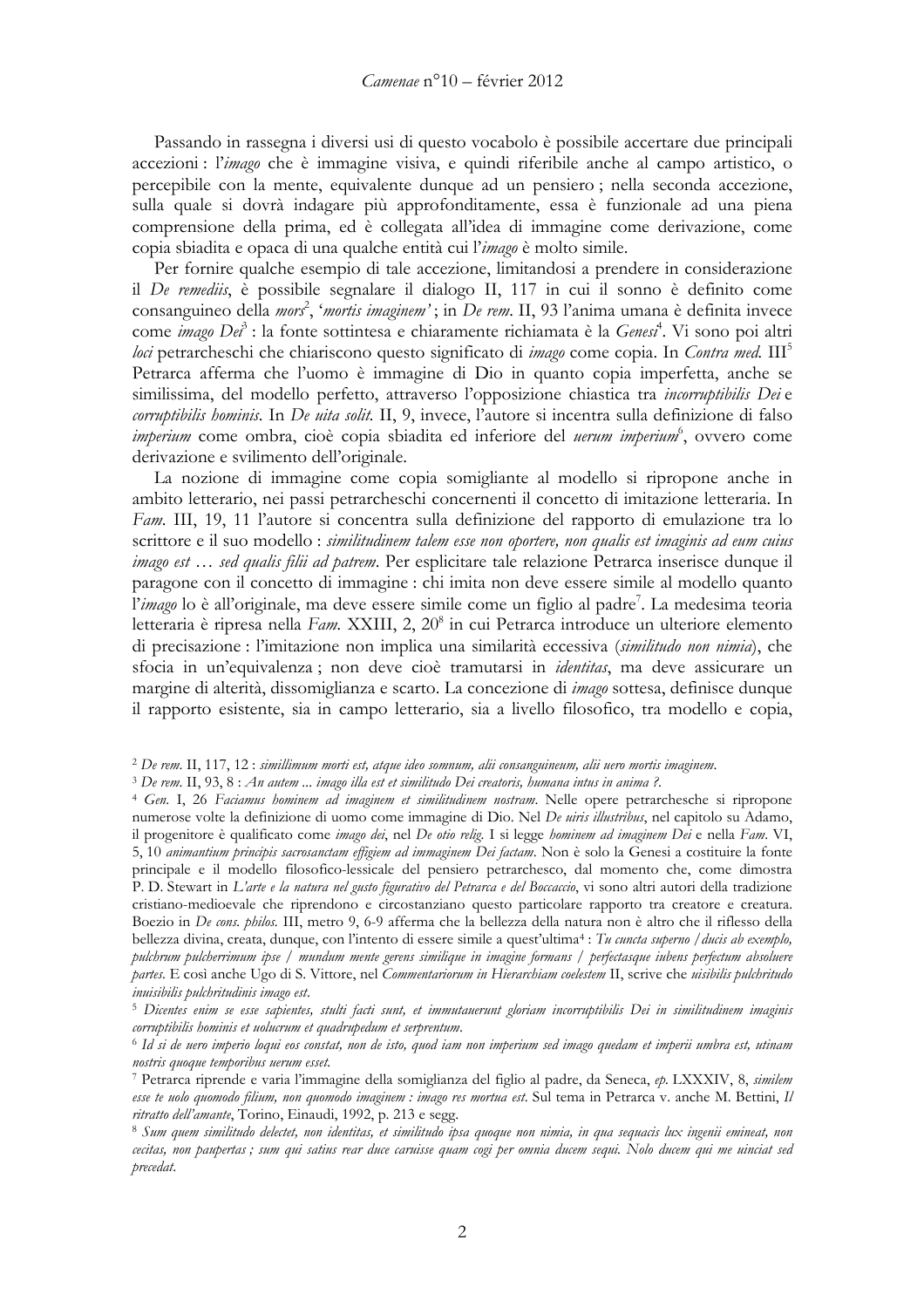simili e vicini, eppur differenti e distinti. Nella Fam. XXIII, 19, 12<sup>9</sup>, dedicata sempre al medesimo tema dell'imitatio, Petrarca puntualizza la necessità di un elemento di diversitas nel rapporto di somiglianza con il modello; tale principio è ribadito con un esempio attinto proprio dal campo dell'arte : l'imitazione deve evocare, alludere al modello, deve lasciare un'umbra quedam et quem pictores nostri aerem uocant, un'aura misteriosa; deve persistere un nescio quid occultum.

Il concetto di *imago* in Petrarca coincide dunque con la definizione che Lorenzo Valla nel quinto libro delle Elegantie offre del verbo effingere e del sostantivo effigies : se il primo assume il significato del creare una figura a somiglianza di una qualche entità, *effigies* è dunque *figura* ad uiuam alterius similitudinem, uel ad ueritatis imaginem facta, tam in picturis, quam in sculpturis  $^{10}$ 

Appare comprensibile, a questo punto, come il *uerbum imago*, inteso come derivazione, possa essere stato assorbito e reinterpretato alla luce del platonismo e neoplatonismo medievale. Esempi mirabili di tale influsso sono rintracciabili nei due sonetti del Canzoniere, RVF LXXVII e LXXVIII, dedicati al ritratto di Laura dipinto da Simone Martini<sup>11</sup>. La bellezza e perfezione del quadro viene infatti giustificata dalla possibilità che ha avuto Simone di contemplare « in paradiso » « l'alto concetto » di Laura, ovvero, in senso platonico, l'idea della donna di cui l'artista ha potuto poi creare una realizzazione materiale, plasmata a sua somiglianza.

Per comprendere in profondità la valenza metafisica, in chiave platonica, assegnata all'arte, è opportuno considerare attraverso quali *auctores* e quali *uerba* giunge a Petrarca tale filosofia. Tra tutti i possibili tramiti vi sono alcune fonti classiche che illustrano la teoria delle idee attingendo esemplificazioni proprio dal campo artistico. Cicerone nell'Orator 8-9<sup>12</sup> spiega che lo scultore, nell'atto di forgiare la statua di una divinità, non guarda ad un modello concreto a cui ispirarsi, ma recupera una forma concepita col proprio pensiero.

Anche Seneca<sup>13</sup> e successivamente Calcidio, nel suo commento al Timeo platonico<sup>14</sup>, spiegano la natura della creazione artistica a partire dall'idea operante nell'artifex: per produrre un'opera d'arte si deve guardare con l'occhio dell'anima il modello perfetto del quale si vuole realizzare l'immagine materiale. Senza soffermarsi sui singoli passi risulta utile sottolineare il lessico che accomuna questi autori : Cicerone e Calcidio utilizzano il termine species per indicare l'idea mentale su cui l'immagine è costruita; l'azione astratta del

<sup>&</sup>lt;sup>9</sup> In quibus cum magna sepe diuersitas sit membrorum, umbra quedam et quem pictores nostri aerem uocant, qui in uultu inque oculis maxime cernitur, similitudinem illam facit, que statim uiso filio, patris in memoriam nos reducat, cum tamen si res ad mensuram redeat, omnia sint diuersa; sed est ibi nescio quid occultum quod hanc habeat uim.

<sup>&</sup>lt;sup>10</sup> L. Valla, Elegantie, V XLIII.

<sup>&</sup>lt;sup>11</sup> V. S. Baggio, « L'immagine di Laura », Giornale storico della letteratura italiana, 156, 1979, p. 321-334 ; W. Hirdt, « Sul sonetto del Petrarca 'Per mirar Policleto a prova fiso' »; M. Ciccutto, Figure di Petrarca. Giotto, Simone Martini, Franco Bolognese, Napoli, Federico & Ardia, 1991, p. 81-88.

<sup>&</sup>lt;sup>12</sup> Sed ego sic statuo, nibil esse in ullo genere tam pulchrum, quo non pulchrius id sit unde illud ut ex ore aliquo quasi imago exprimatur ; quod neque oculis neque auribus neque ullo sensu percipi potest, cogitatione tantum et mente complectimur. Itaque et Phidiae simulacris, quibus nihil in illo genere perfectius uidemus, et eis picturis quas nominaui cogitare tamen possumus pulchriora; nec uero ille artifex cum faceret Ionis formam aut Mineruae, contemplabatur aliquem e quo similitudinem duceret, sed ipsius in mente insidebat species pulchritudinis eximia quaedam, quam intuens in eaque defixus ad illius similitudinem artem et manum dirigebat.

<sup>&</sup>lt;sup>13</sup> Sen., ep. LVIII, 20-21 : Ille cum reddere Vergilium coloribus uellet, ipsum intuebatur. Idea erat Vergilii facies, futuri operis exemplar ; ex hac quod artifex trahit et operi suo inposuit idos est … alterum exemplar est, alterum forma ab exemplari sumpta et operi inposita; alteram artifex imitatur, alteram facit. Habet aliquam faciem statua: haec est idos. Habet aliquam faciem exemplar ipsum quod intuens opifex statuam figurauit : haec idea est. Etiamnunc si aliam desideras distinctionem, idos in opere est, idea extra opus, nec tantum extra opus est, sed ante opus.

<sup>&</sup>lt;sup>14</sup> Calc., In Timaeum CCCXXXVII : Ut enim in simulacro Capitolini Iouis est una species eboris, est item alia, quam Apollonius artifex hausit animo, ad quam directa mentis acie speciem eboris poliebat – harum autem duarum specierum altera erit antiquior altera -, sic etiam species quae siluam exornaurit secundae dignitatis est, illa uero alia, iuxta quam secunda species absoluta est, principalis est species, de qua sermo habetur ad praesens.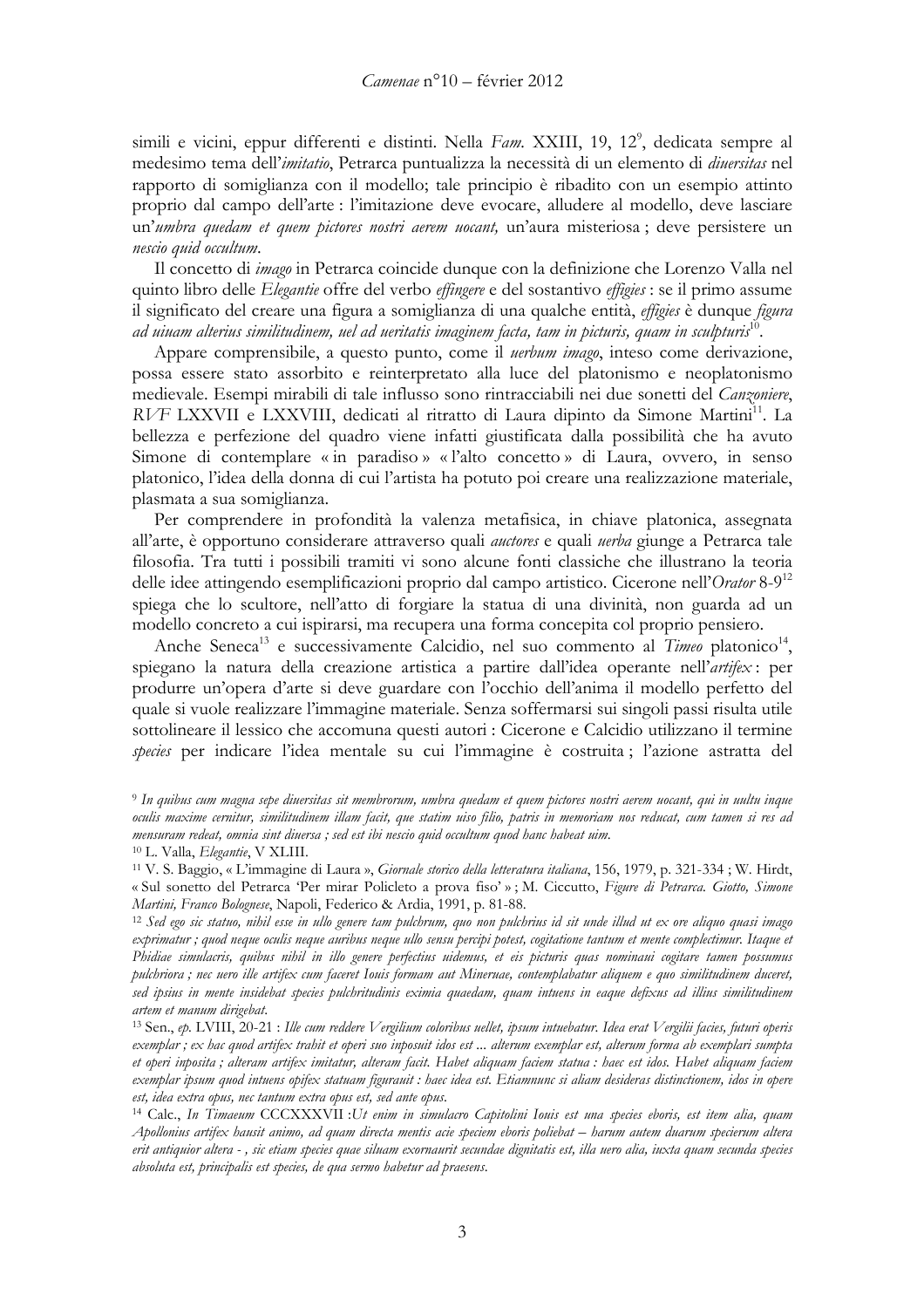concepire con l'intelletto l'idea stessa è espressa attraverso verbi diversi, intueor in Cicerone, *haurio* in Calcidio e *trabo* in Seneca, tutti denotanti l'operazione dell'osservare e attingere mentalmente dal modello; la realizzazione materiale di tale idea nell'immagine è designata coi termini *facies* e *forma* che indicano l'aspetto esteriore e visibile della creazione artistica<sup>15</sup>.

Petrarca non esamina queste teorie estetiche nelle proprie opere né ne riprende il lessico. In questo caso, dunque, l'autore non è interessato alla fedeltà al *uerbum* tecnico e filosofico. È tuttavia possibile ricostruire, attraverso i suoi pensatori di riferimento, la concezione petrarchesca del processo artístico sottesa alle sue opere: esso è anamnesi, ovvero reminescenza delle idee pure, e poi realizzazione concreta dell'immagine, copia molto simile dell'idea. L'arte in sostanza imita i modelli della Natura che l'uomo possiede nella propria mente.

Quest'ultimo aspetto in realtà viene affermato da Petrarca diffusamente. Nel dialogo De tabulis pictis, De rem. I, 40, 8 egli scrive pictura nature coniunctior; in De statuis, De rem. I, 41, 4 sculptura ad naturam propius; in Fam. XIII, 4, 23<sup>16</sup> asserisce che le pitture e le statue sono *nature decus*, hanno pari dignità degli elementi di natura. L'idea che l'arte imiti la natura viene affrontata e chiarita soprattutto in De rem. I, 40, 10 : Harum quippe artium manu naturam *imitantium una est quam plasticem dixere*<sup>17</sup>.

Questa dottrina estetica dell'arte imitatrice della natura è di matrice classica e aristotelica. Passando in rassegna gli *auctores* cari a Petrarca, troviamo Plinio il quale in Nat. Hist. XXXIV, 61 asserisce che naturam ipsam imitandam esse, non artificem; in Nat. Hist. XXXV, 103 Plinio narra poi di Protogene che, avendo dipinto un cane, è contristato poiché trova la propria opera poco realistica, dal momento che egli nell'arte mira a raggiungere il vero e non il verosimile (cum in pictura uerum esse, non uerisimile uellet), sottintendendo dunque l'idea che il vero, cui l'arte aspira, sia ciò che è prodotto da natura. Allo stesso modo anche Seneca ribadisce che omnis ars naturae imitatio est<sup>18</sup>, mentre Calcidio nel commento al Timeo e Ugo di S. Vittore nel *Didascalicon* sostengono entrambi che tutta l'opera dell'uomo sia non una creazione di natura, ma un'imitazione della natura. Se Calcidio si limita a esporre tale idea<sup>19</sup>, le implicazioni metafisiche e gnoseologiche di questa posizione sono delineate da Ugo di S. Vittore. Egli infatti inserisce una discriminante sostanziale tra l'opus Dei, l'opus

<sup>&</sup>lt;sup>15</sup> Non è solamente Petrarca ad essere influenzato dal pensiero neoplatonico nella propria dottrina artistica. Parallelamente, Boccaccio nell'Amorosa Visione IV, 13-18 scrive : « ... Giotto, al qual la bella / Natura parte di sé somigliante / non accultò nell'atto in che suggella ». Come Simone era in paradiso a contemplare l'idea di Laura, allo stesso modo la grandezza artistica di Giotto è motivata dal fatto che la Natura si è rivelata interamente al pittore. L'espressione « parte di sé somigliante » designa quindi il modello mentale della Natura insita nella mente dell'artista, locuzione che accentua ancora una volta il rapporto di somiglianza tra l'originale e l'immagine. Per il tema dell'arte in Boccaccio v. A. Prandi, « Boccaccio e la critica d'arte dell'ultimo medioevo », Colloqui del sodalizio, 2, 1951-1954, p. 90-120; G. Padoan, « Mondo aristocratico e mondo comunale nell'ideologia dell'arte di Giovanni Boccaccio», Studi sul Boccaccio, 2, 1964, p. 81-216 ora in G. Padoan, Il Boccaccio, le Muse e il Parnaso, Firenze, Olschki, 1978, p. 1-91.

<sup>&</sup>lt;sup>16</sup> Qui ingenuam diligant paupertatem, diuitias non tam oderint quam contemnant; quos nec terreat aurum nec suspendat; qui pictas tabulas ac statuas et uasa chorintia et coas gemmas ostrumque sidonium non ut possidentium ornamentum sed ut nature decus aut artificum aspiciant eodemque animo illis utantur et careant.

<sup>17</sup> Anche tale teoria accomuna l'autore a Boccaccio il quale nel Decameron, VI giornata, 5, 5 scrive, riferendosi sempre a Giotto : « niuna cosa dà la natura ... che egli ... non dipignesse sì simile a quella, che non simile, anzi più tosto dessa paresse ». L'arte come mimesis è principio presente anche in Dante il quale in Inf. XI, 97-105 sostiene che come lo scolaro imita il maestro, così l'arte è figlia della Natura, in quanto la imita : « Filosofia', mi disse, 'a chi la 'ntende, / nota, non pure in una sola parte, / come natura lo suo corso prende / dal divino 'ntelletto e da sua arte; / e se tu ben la tua Fisica note, / tu troverai, non dopo molte carte, / che l'arte vostra quella, quanto pote, / segue, come 'l maestro fa 'l discente ; / sì che vostr'arte a Dio quasi è nepote'».  $18$  Sen., ep. LXV, 3.

<sup>&</sup>lt;sup>19</sup> Calc., In Timaeum XXIII, 15-16 : Omnia enim quae sunt uel dei opera sunt uel naturae uel naturam imitantis hominis artificis.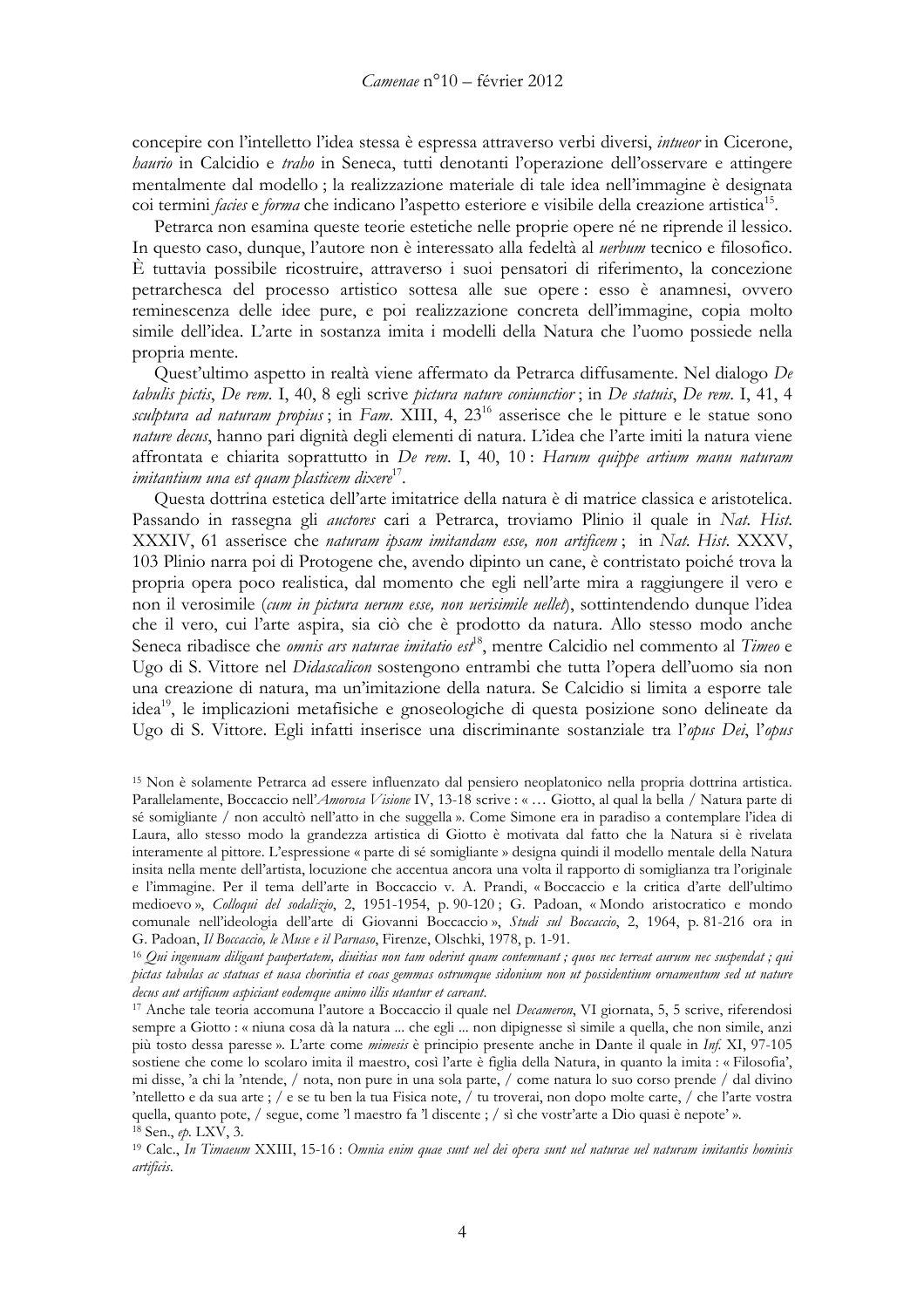naturae e l'opus artifici imitantis naturam<sup>20</sup>: l'opus dell'uomo è definito adulterinum, poiché questi, imitando la natura, produce un qualcosa che non è natura, ma è falsificato<sup>21</sup>.

Da queste fonti si evince dunque la concezione di arte come creazione. Per questo motivo Petrarca in *De tabulis pictis*, *De rem.* I, 40, 8 inserisce il verbo cardine dell'arte, *pingo*, attribuendolo a Dio creatore : Tu ... attolle oculos ad illum, qui os humanum sensibus, animam intellectu, celum astris, floribus terram pin $x$ it<sup>22</sup>.

L'argomentazione logica che motiva l'elemento di scarto a livello metafisico tra l'arte divina e l'arte umana è trattata da Agostino che, in Diversis quaestionibus 78<sup>23</sup>, sottrae l'opera dell'uomo alla dignità di creazione simile a quella di Dio, rendendola invece a questa compartecipe. L'artista non produce dal nulla, ma trasforma la materia già generata; l'arte non è attività a sé stante, svincolata dal rapporto con il creato ed il creatore, ma è ad essi intimamente collegata. Per questo motivo, sempre Agostino, nello stesso luogo, specifica che l'artista trae da Dio il modello perfetto cui ispirare la sua creazione artistica<sup>24</sup>. Proprio alla luce di questa teoria, sempre sottesa in Petrarca, si chiarisce il motivo per cui, nei sonetti dei Fragmenta, Simone viene collocato in paradiso ad ammirare Laura : non solo per cristianizzare la visione platonica dell'arte, ma per sottolineare come il modello mentale perfetto della donna possa essere attinto esclusivamente alla fonte della sapienza divina.

Sempre per questa ragione è possibile far aderire la concezione petrarchesca del processo di creazione artistica, implicita nel suo pensiero, alla spiegazione agostiniana approntata in Conf. X, 34, 53 : pulchra traiecta per animas in manus artificiosas ab illa pulchretudine ueniunt, quae super animas est, cui suspirat anima mea die ac nocte. I verbi di movimento traiecta e ueniunt indicano dunque il palesarsi della bellezza nel processo di concepimento dell'immagine e della sua realizzazione : dall'idea divina *(illa pulchretudine*), situata in un luogo separato dal mondo (quae super animas est), equivalente al paradiso di RVF LXXVII, attraverso l'anima dell'uomo che contempla l'idea (per animas), si giunge alla mente dell'artista che trasmette il modello perfetto alla mano *(in manus*), che lo rende materiale e visibile.

La prima conseguenza sul piano metafísico della teoria agostiniana dell'arte, riguarda dunque la natura di ciò che viene creato. Parallelamente ad Ugo di S. Vittore che, come si è visto, utilizza il termine *adulterinum*, Agostino asserisce che l'arte produce oggetti falsi : ad esempio in *Solil*. II, 9-10<sup>25</sup> l'autore afferma, a proposito di manufatti artistici, che *falsa sunt*,

<sup>23</sup> Ars illa summa omnipotentis Dei ... operatur etiam per artifices, ut pulchra et congruentia faciant.

<sup>24</sup> Non enim omnis numerositas humani corporis inuenitur in statua, sed tamen quaecumque ibi inuenitur ab illa sapientia per artificis animum traicitur, quae ipsum corpus humanum naturaliter fabricatur.

<sup>&</sup>lt;sup>20</sup> Ugo di S. Vittore, Didascalicon I, IX : Sunt etenim tria opera, id est, opus Dei, opus Naturae, opus artifici imitantis naturam ... opus humanum, quod natura non est sed imitatur naturam, mechanicum, id est, adulterinum nominatur...

<sup>&</sup>lt;sup>21</sup> Per il concetto di arte come mimesis radicato nella scuola medievale v. E. De Bruyne, Etudes d'esthétique médiévale, Brugge, 1946, 2, p. 267.

<sup>&</sup>lt;sup>22</sup> Il verbo *pinxit* ritorna anche nel cartiglio della miniatura di Simone Martini sul Virgilio Ambrosiano (Milano, Biblioteca Ambrosiana, S. P. 10. 27 a A. 49 inf) : Mantua Vergilium qui talia finxit / Sena tulit Symonem digito qui talia pinxit. Anche la definizione della creazione divina come pictura, giunge a Petrarca attraverso una nutrita tradizione di autori cristiani. Alain De Lille, in Anticlaudianus V, 288-290 scrive rivolgendosi a Dio: Qui rerum species et mundi sensibilis umbram / Ducis ab exemplo mundi mentalis, eundem / exterius pingens terrestris ymagine forme. Dio dunque plasma, dipinge il mondo sulla base di una propria idea mentale. Altra possibile fonte può essere Dante che, in Mon. I, III, 12, riferendosi alla creazione del genere umano, specifica che la natura è il prodotto dell'arte di Dio, affermazione ripresa e approfondita in Mon. II, 2, 2-3 : organum est artis diuine, quam 'naturam' comuniter appellant.

<sup>&</sup>lt;sup>25</sup> Annon tibi uidetur imago tua de speculo quasi tu ipse uelle esse, sed ideo esse falsa, quod non est ? ... Quid omnis pictura uel cuiuscemodi simulacrum, et id genus omnia opificum ? nonne illud esse contendunt, ad cuius quidque similitudinem factum est ?... et eo tamen falsa sunt, quo id quod tendunt esse non possunt ... tam enim uerus esse pictus homo non potest, quamuis in speciem bominis tendat ... aut unde uera pictura esset, si falsus equus non esset? unde in speculo uera hominis imago, si non falsus  $bomo$ ?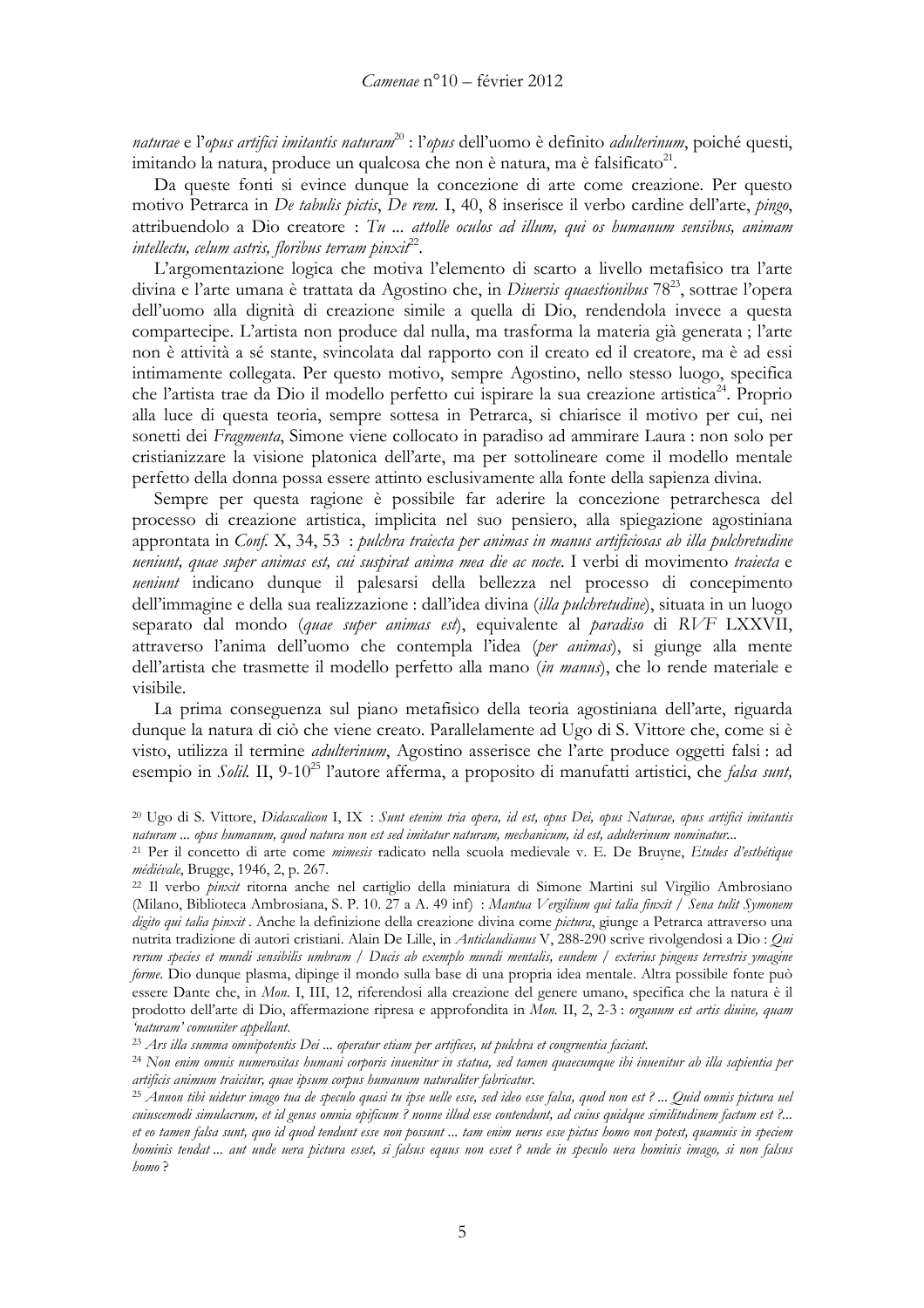quo id quod tendunt esse non possunt. Le immagini sono dunque dei falsi, perché non possono essere l'oggetto a somiglianza del quale sono fatte<sup>26</sup>. L'arte, sotto questo aspetto, è dunque mistificazione e falsificazione<sup>27</sup>.

Petrarca sottintende tali idee ma ne varia i *uerba* che le esprimono : allarga lo *status* negativo delle immagini come finzione dal piano metafisico e gnoseologico al piano etico, giungendo a classificare le arti come una delle malattie cui il De remediis vuole offrire un remedium. In De tabulis pictis l'arte è mirus furor<sup>28</sup>, malum<sup>29</sup>, e infine le arti sono definite ficta e vane : hec ficta et adumbrata fucis inanibus usque adeo delectant<sup>30</sup>. Così Petrarca, nei due dialoghi, non si sofferma sulle riflessioni metafisiche come Agostino, ma, traslandole in campo morale, punta l'attenzione sul pericolo derivante dal diletto procurato dall'arte.

Anche il lessico che Petrarca adotta per connotare le immagini come dolci lusinghe per gli occhi, deriva ancora una volta da Agostino e da diverse fonti classiche. Quest'ultimo, ad esempio, in *Conf.* X, 34, 51-53 tratta della seduzione dell'arte contrapponendo la luce terrena, definita come regina colorum<sup>31</sup>, alla luce divina : *ista corporalis ... inlecebrosa ac periculosa* dulcedine condit uitam saeculi caecis amatoribus<sup>32</sup>. Il termine inlecebrosa utilizzato da Agostino è ripreso proprio da Petrarca in De rem. I, 41, 12 per connotare le statue le quali nunc sunt *illecebre oculorum*. In questo caso dunque il *uerbum* agostiniano è riproposto in quanto utile e fecondo per la trattazione morale che il poeta persegue.

Se le immagini sono lusinghe, Petrarca nel dialogo De tabulis pictis sottolinea ben tre volte che le arti sono piaceri inconsistenti : *inanis delectatio*<sup>33</sup>, *tenuissimas picturas*<sup>34</sup>, ed infine, nel passo già citato, *het ficta et adumbrata fucis inanibus usque adeo delectant*<sup>35</sup>. Modello per il termine *inanis* riferito all'arte, può essere il loco virgiliano di Aen. I, 464, Sic ait, atque animum picturam pascit inani. La connotazione della vanità dell'arte è dunque un topos diffuso nella tradizione letteraria conosciuta da Petrarca e da questi seguita.

La pericolosità della seduzione dell'occhio viene però esaminata dall'autore attraverso la spiegazione del modo in cui le immagini penetrano nell'animo, declinando in pratica una fisiologia della percezione visiva. Nel dialogo I, 30 del De remediis, De uariis spectaculis<sup>36</sup>, la potenza pericolosa delle immagini, come una forma di *mors*, entra nella mente dell'uomo, si fissa nell'animo (herent), anche se l'uomo non vuole (inuitis). Gli effetti distruttivi delle immagini sono poi delineati drammaticamente anche in altri due loci petrarcheschi : in Rer.

<sup>26</sup> Per precisare il proprio pensiero, Agostino instaura un paragone tra le arti e il riflesso di un uomo allo specchio, la cui imago non è reale ma falsa, mentre in Diuersis quaestionibus 78 qualifica le opere d'arte come imitamenta : 'Qui uero talia opera etiam colunt quantum deuiauerint a ueritate, hinc intellegi potest, quia si ipsa animalium corpora colerent, quae multo excellentius fabricata sunt et quorum sunt illa imitamenta, quid eis infelicius diceremus?

<sup>27</sup> Anche in Boccaccio troviamo una connotazione negativa dell'arte in quanto inganno. In Esposizione sopra la Comedia, Inf. XI, 103-104 egli scrive : « Sforzasi il dipintore che la figura dipinta da sé ... sia tanto simile, in quell'atto che egli la fa, a quella la quale la natura ha prodotta, e che naturalmente in quello atto si dispone che essa possa gli occhi de' riguardanti o in parte o in tutto ingannare, faccendo di sé credere ch'ella sia quello che ella non è ».

<sup>&</sup>lt;sup>28</sup> De rem. I, 40, 4.

<sup>&</sup>lt;sup>29</sup> De rem. I, 40, 8.

 $^{\rm 30}$  Ibid.

<sup>&</sup>lt;sup>31</sup> Aug., *Conf. X*, 34, 51.

<sup>&</sup>lt;sup>32</sup> Aug., Conf. X, 34, 52.

<sup>&</sup>lt;sup>33</sup> De rem. I, 40, 2.

<sup>&</sup>lt;sup>34</sup> De rem. I, 40, 6.

<sup>&</sup>lt;sup>35</sup> De rem. I, 40, 8.

<sup>&</sup>lt;sup>36</sup> Multum mali auribus inuehitur, sed multo plus oculis : illis quasi fenestribus bipatentibus in animam mors irrumpit; nichil potentius in memoriam descendit quam quod uisu subit ... facile audita preteruolant, conspectarum imagines rerum herent etiam inuitis nec se tamen nisi uolentibus ingerunt nisi perraro atque ocius abiture.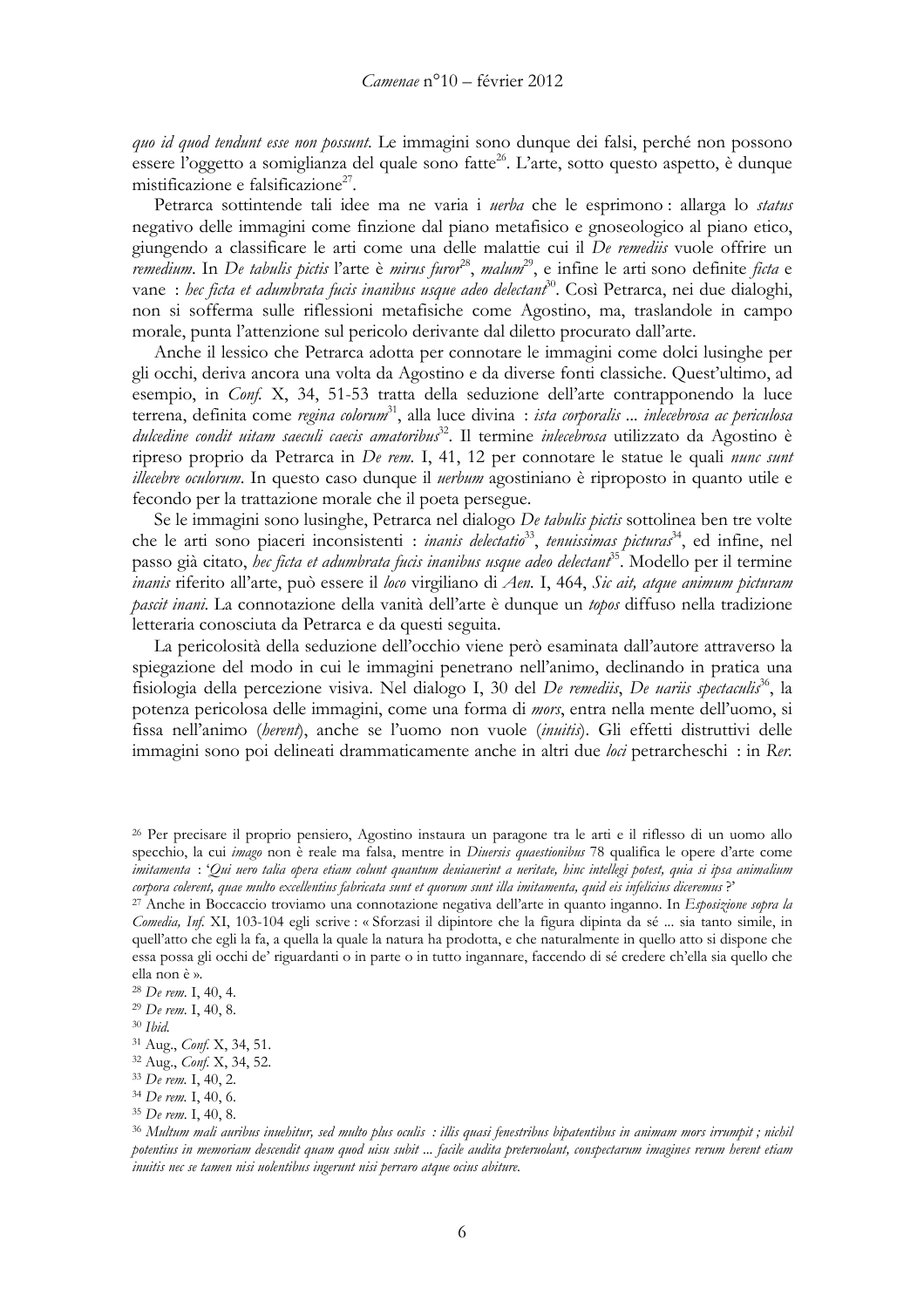mem. I, 29, 3<sup>37</sup> e in Secr. I, 15<sup>38</sup> queste entrano dall'occhio e obnubilano la mente, dissipano ogni volontà e, come una malattia, attanagliano il corpo e l'animo. È importante notare come in tutti questi passi Petrarca insista sull'aspetto pericoloso di *imago* attraverso termini ricorrenti, come *mors* e *fantasmata*, e soprattutto attraverso dei verbi di violenta espressività come irrumpere, obtundere, obstruere, pregrauare, confundere, discerpere, lacerare, quasi a connotare, secondo l'impianto poetico del De remediis, una lotta contro l'imago, un bellum della volontà che deve resistere alle lusinghe nocive dell'arte. Un'altra serie verbale, parallela a questa appena analizzata, si ripresenta nel dialogo De rem. I, 37, De gemmis et margaritis, in cui le pietre preziose *animum mouent ... immo sternunt, calcant, molliunt et eneruant*. La conclusione su cui Petrarca insiste coincide dunque con la definizione dell'imago come elemento che prostra l'animo e lo condanna alla perdizione.

I possibili modelli per l'individuazione degli effetti delle immagini sull'uomo sono vari. Tra gli *auctores* petrarcheschi devono essere citati almeno Cicerone che in *Paradoxa* V, 2, 37 scrive che Aetionis tabula te stupidum detinet aut signum aliquod Polycleti e Agostino che in Conf. X, 34, 51 prega Dio in questo modo: Non teneant haec (immagini) animam meam, teneant eam Deus. Successivamente, ammette invece che regina colorum lux ista ... blanditur mihi ... insinuat ... uehementer. Entrambi gli autori descrivono la suggestione delle immagini attraverso il verbo tenere, termine dotato di intensità espressiva sicuramente inferiore rispetto alle serie verbali petrarchesche che si sono esaminate in precedenza. È dunque possibile affermare che questo tratto stilistico risulti peculiare dell'autore e del tutto innovativo, dettato dalla volontà di enfatizzare e rendere maggiormente incisivo e pervasivo il proprio attacco morale alle arti, in linea con l'intento poetico del De remediis e delle sue opere di stampo ascetico-morale.

La condanna dell'arte in Petrarca risulta dunque tratto saliente della sua teoria estetica, e raggiunge il culmine, fino al parossismo, nel dialogo II, 96 del De remediis, De cecitate. Davanti al lamento di *Dolor* per la perdita della vista, Ratio valuta la sopraggiunta cecità come evento salutare e fortunato, un *solatii genus*<sup>39</sup> che aiuta l'uomo a concentrarsi sulla propria elevazione spirituale : O quot simul uite fastidia perdidisti ! Quot feda spectaculorum ludibria non uidebis $40$ .

La critica dell'imago, come si è visto in tutti i passi del De remediis, deriva perciò dalla considerazione di quanto l'arte sia *uoluptas* e *stupor*. Anche in altre opere l'autore propugna questo principio: per esempio nella celebre epistola Fam. III, 18, 3, in cui afferma che i libri medullitus delectant, Petrarca contrappone il piacere salutare procurato dalla lettura, al godimento superficiale dato dai beni materiali e dagli oggetti d'arte : picte tabule ... mutam habent et superficiariam uoluptatem $41$ .

Si è compreso finora quale sia la fisiologia della percezione, come l'immagine conquisti l'animo, perché essa venga condannata, ma non si è specificato in che senso l'arte sia uoluptas per Petrarca.

Scorrendo i diversi loci inerenti al tema, si nota che tutti i passi sono legati da un elemento in comune, l'impressione di vita e il termine spirans riferiti all'imago. Nella Sen. IV, 3, 18, descrivendo i cavalli di San Marco a Venezia, l'autore tratteggia queste statue come

<sup>37</sup> Siquidem ratus idem uarias imagines que per oculos corpo reos in animam irrumpunt cogitationis acumen obtundere, ut huiuscemodi fantasmatibus aditum obstrueret, oculos sibi passus est erui.

<sup>&</sup>lt;sup>38</sup> Imagines rerum uisibilium … que corporeis introgresse sensibus … cateruatim in anime penetrabilibus densantur … pregrauant atque confondunt. Hinc pestis illa fantasmatum uestros discerpens laceransque cogitatus, meditationibusque clarificis, quibus ad unum solum summumque lumen ascenditur, iter obstruens uarietate mortifera.

<sup>&</sup>lt;sup>39</sup> De rem. II, 96, 12.

<sup>&</sup>lt;sup>40</sup> De rem. II, 96, 2.

<sup>&</sup>lt;sup>41</sup> Fam. III, 18, 3.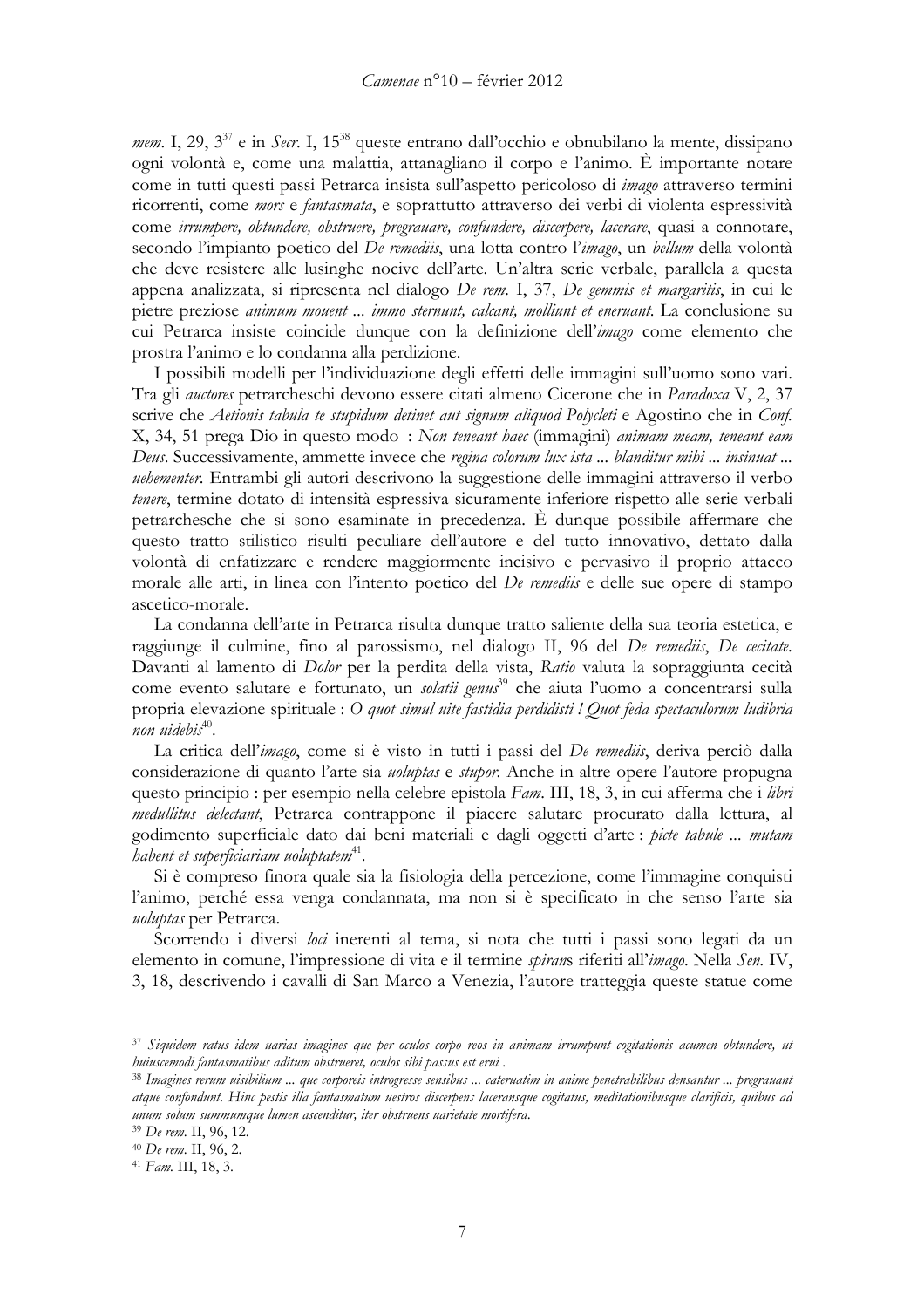fossero animate, *pene uiuis adhimientes ac pedibus obstrepentes*<sup>42</sup>; nella Fam. XVI, 11, 12 racconta come il ritratto di S. Ambrogio a Milano<sup>43</sup> gli dia l'impressione che l'immagine sia pene uiuam spirantemque<sup>44</sup>; in *Epyst.* I, 6, 146-151<sup>45</sup> Petrarca narra, parafrasandone i versi, di come, durante una fuga per i monti per liberarsi dal ricordo della donna amata, dei virgulti o un tronco rappresentino ai suoi occhi il temuto volto di Laura o di come questo gli sembri emergere da una fonte, e risplendere tra le nubi o nell'aria, o sembri erompere vivo da una roccia. È evidente come alla natura plasmatrice siano affidati i caratteri dell'artista che crea una statua o un ritratto: non a caso Petrarca utilizza i verbi della rappresentazione pittorica (representant) e della scultura (erumpere saxo), così come assegna alle forme della natura che gli raffigurano il volto di Laura, lo stesso statuto della bellezza di un'opera d'arte, il sembrare vive e spiranti.

Altro passo da considerare è il *De otio relig*. Il in cui l'autore cita esplicitamente una delle fonti da cui riprende l'idea di piacere come vita: *uiuent in pario lapide imagines defunctorum* secundum illud principis poete : 'uiuos ducent de marmore uultus'. Il poeta riportato è Virgilio, Aen. VI, 847-848<sup>46</sup>. Il principio estetico dell'immagine viva e che respira viene quindi ripresa dai uerba adottati dalla classicità; altre possibili fonti sono infatti Verg. Georg. III, 34 Parii lapides, spirantia signa e Mart. 7, 84, 1-2 Dum mea Caecilio formatur imago Secundo / spirat et arguta picta tabella manu.

Tornando a Petrarca, è dunque l'impressione di vita il piacere massimo che un'immagine può infondere. Ed è questo che l'autore chiede all'arte, come dimostra il sonetto LXXVIII del *Canzoniere* in cui il desiderio della presenza di Laura si esprime attraverso la fantasia di colloquiare col dipinto della donna, fantasia che si scontra immediatamente con la coscienza dell'impossibilità di un suo avverarsi e sfocia in una sorta di invidia nei confronti di Pigmalione che poté parlare con la sua statua tramutata in un essere vivo e animato<sup>47</sup>. Il mito narrato da Ovidio<sup>48</sup> assurge dunque a emblema di realizzazione di ciò che Petrarca richiederebbe all'arte, ossia la vita.

Ma è ancora una volta il De remediis a verbalizzare con maggior intensità espressiva tale concezione del piacere dell'arte. Nel dialogo De tabulis pictis Petrarca ammette chiaramente che ciò che coinvolge l'osservatore, che muove l'animo, sono le sembianze vive e spiranti<sup>49</sup>: Sic exanguium uiui gestus atque immobilium motus imaginum et postibus erumpentes effigies ac uultuum spirantium liniamenta suspendunt, ut hinc erupturas paulominus prestoleris uoces. Tutto il loco è informato dalla volontà di manifestare l'opposizione tra la fissità e il movimento delle imagines, espresso dal contrasto tra i gesti vivi delle pitture e la loro condizione di essere esangui *(exanguium uiui gestus*); dall'opposizione tra il moto impresso alle loro fattezze e il loro stato di immobilità (immobilium motus) ; dal contrasto generato dal loro essere

<sup>&</sup>lt;sup>42</sup> Locu est ubi quattor illi enei et aurati equi stant, antiqui operis ac preclari, quisquis ille fuit, artificis, ex alto pene uiuis adhimientes ac pedibus obstrepentes.

<sup>&</sup>lt;sup>43</sup> V. A. Ratti, « Il più antico ritratto di S. Ambrogio », Il millennio Ambrosiano, Milano, Electa, 1988, p. 73.

<sup>44 ...</sup>imaginemque eius summis parietibus extantem, quam illi uiro simillimam fama fert, sepe uenerabundus in saxo pene uiuam spirantemque suspicio.

<sup>&</sup>lt;sup>45</sup> Dum solus reor esse magis, uirgulta tremendam /ipsa representant faciem, truncusque reposte /ilicis et liquido uisa est emergere fonte obuiaque effulsit sub nubibus, aut per inane /aeris, aut duro spirans erumpere saxo/credita, suspensum tenuit formidine gressum.

<sup>46</sup> Excudent alii spirantia mollius aera / (credo equidem), uiuos ducent de marmore uultus.

<sup>&</sup>lt;sup>47</sup> RVF LXXVIII, 9-14 : « Ma poi ch' i' vengo a ragionar co llei, / benignamente assai par che m' ascolte, / se risponder savesse a' detti miei. / Pigmalion, quanto lodar ti dêi / de l'imagine tua, se mille volte / n' avesti quel ch' i' sol una vorrei ».

<sup>48</sup> Ov., Met. X, 243-97. Sul mito ovidiano v. ad esempio G. P. Rosati, Narciso e Pigmalione, Firenze, Sansoni, 1983.

<sup>&</sup>lt;sup>49</sup> De rem. I, 40, 8.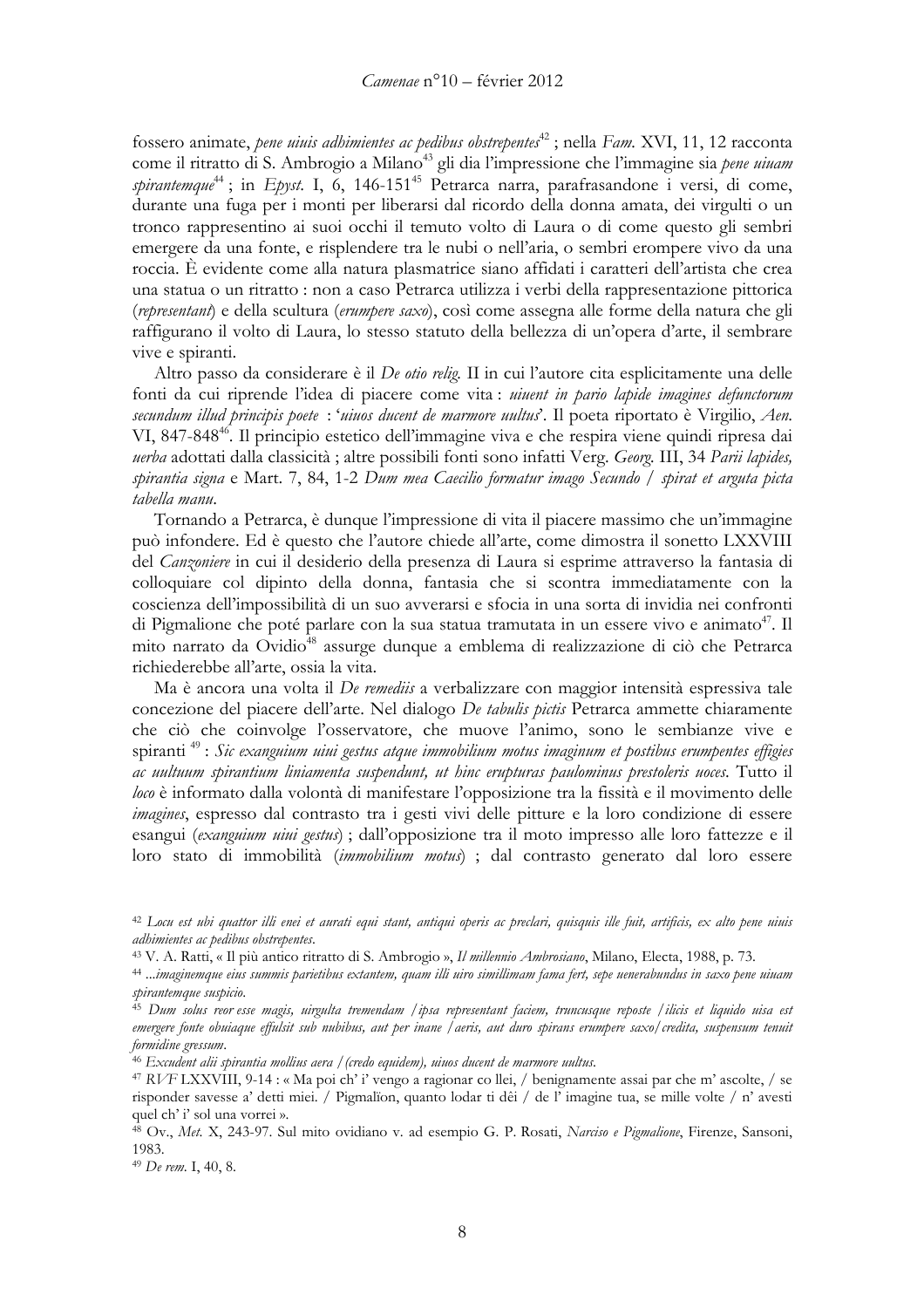inanimate e allo stesso tempo spiranti e parlanti, dotate di *noces*. Il piacere estetico dell'arte per Petrarca si potrebbe dunque riassumere nelle espressioni *imago spirans* e *imago loquens*.

Se le immagini procurano un piacere vano, dal momento che l'imago loquens è un godimento puramente illusorio, per tutti i motivi finora analizzati, esse devono essere condannate. Petrarca individua però un aspetto positivo e moralmente valido dell'arte che viene pronunciato nel dialogo De tabulis pictis: Delectari quoque sacris imaginibus que spectantes beneficii celestis admoneant, pium sepe excitandisque animis utile<sup>50</sup>. La mozione degli affetti generata dalle immagini sacre è dunque *utile* per l'uomo, dal momento che esse spronano verso sentimenti pii e religiosi. Tale giudizio comporta dunque che alcune immagini non siano solo lusinghe per gli occhi, non procurino solo un piacere *inanis*, ma che comunichino qualcosa di più, in questo caso la *pietas* religiosa.

Il medesimo credo viene però affermato anche riguardo alle *imagines* non sacre : nella Fam. XIX, 3, 14-15 per esempio, il volto di Augusto ritratto su una moneta donata a Carlo IV è sì imago loquens in quanto spirans (Augusti Cesaris uultus erat pene spirans), ma è da ammirare e imitare perché comunica un alto sentimento morale : Et ecce quos imitari studeas et *mirari, ad quorum formulam atque imaginem te componas.* Se l'immagine della moneta sprona a costruire la propria immagine di imperatore modellandola sull'esempio di Augusto, la formazione della persona può avvenire dunque anche attraverso meccanismi di mozione degli affetti offerti dalla contemplazione artistica. Nella Fam. XIX, 12, 7 l'amico Lelio ha portato a Petrarca una Cesaream effigiem e il poeta scrive a Carlo IV in merito alla decisione dell'imperatore di partire dall'Italia : si uel ipsa loqui posset uel tu illam contemplari, ad hoc te prorsus inglorio ne dicam infami itinere retraxisset. In pratica Petrarca afferma che l'immagine è in grado di mutare la volontà dell'imperatore : in questo modo è dunque mostrato quanto sia forte il potere psicagogico dell'immagine. Anche il volto di S. Ambrogio, sempre nella Fam. XVI, 11 possiede tale proprietà, dal momento che, pur mancandogli la voce, è in grado di trasmettere un messaggio morale più alto. I particolari dipinti del volto sono eloquenti, concorrono a veicolare un'atmosfera di santità all'osservatore : la fronte comunica *auctoritas*, il ciglio e l'espressione del viso la *maiestas*, gli occhi la *tranquillitas*<sup>51</sup>.

Anche il principio del potere psicagogico dell'imago, che muove l'animo verso scopi superiori, viene dalla classicità<sup>52</sup>: il passo più significativo è costituito da Plinio, il quale, in Nat. Hist. XXXV, 2 scrive che le animorum ingentium imagines ritratte sulle pareti delle case sono una *stimulatio ingens*, uno sprone e ammonimento per l'osservatore. Tale credo persiste anche in tutta la civiltà cristiana e medievale, culminante nell'espressione dantesca uisibile *parlare (Purg.* X, 95), riferito alle statue scolpite nella roccia il cui insegnamento morale si esprime attraverso l'eloquenza che traspare dal loro atteggiamento<sup>53</sup>. Il medesimo ideale è, del resto, anche il principio informatore del *De uiris illustribus*<sup>54</sup> e del ciclo pittorico della *Sala* 

<sup>&</sup>lt;sup>50</sup> De rem. I, 41, 16.

<sup>51</sup> Fam. XVI, 11, 13 : dici enim non potest quanta frontis autoritas, quanta maiestas supercilii, quanta tranquillitas oculorum; uox sola defuerit uiuum ut cernas Ambrosium.

<sup>52</sup> V. ad esempio il pensiero di Hor. ars 180-181, Segnius irritant animos demissa per aures / quam quae sunt oculis subiecta fidelis ripreso da Petrarca nella Fam. XXIII 10, 5, uiuacius in anima est quod per oculos, quam quod per aures introiit. Nella Fam. VI, 4, 11 Petrarca rivela proprio come questo principio estetico fosse valido anche per gli antichi, narrando che Crispo, cognomen di Sallustio, attribuì a Quinto Fabio Massimo e a Publio Cornelio Scipione questa sentenza : Statue illustrium possunt nobiles animos ad imitandi studium accendere.

<sup>53</sup> Cfr. G. Pozzi, La parola dipinta, Milano, Adelphi, 1981 ; G. Pozzi, Sull'orlo del visibile parlare, Adelphi, Milano, 1983; Visibile parlare'. Le scritture esposte nei volgari italiani dal Medioevo al Rinascimento, a cura di C. Ciociola, Napoli, Edizioni scientifiche italiane, 1997.

<sup>54</sup> V. G. Martellotti, Sulla composizione del De viris e dell' Africa del Petrarca, Bologna, Zanichelli, 1941; G. Martellotti, In margine ai Trionfi e al De viris, Bologna, Minerva, 1949 ; G. Martellotti, Uno stilema del Petrarca biografo, Padova, Antenore, 1965; M. M. Donato, «Gli eroi romani fra storia ed exemplum. I primi cicli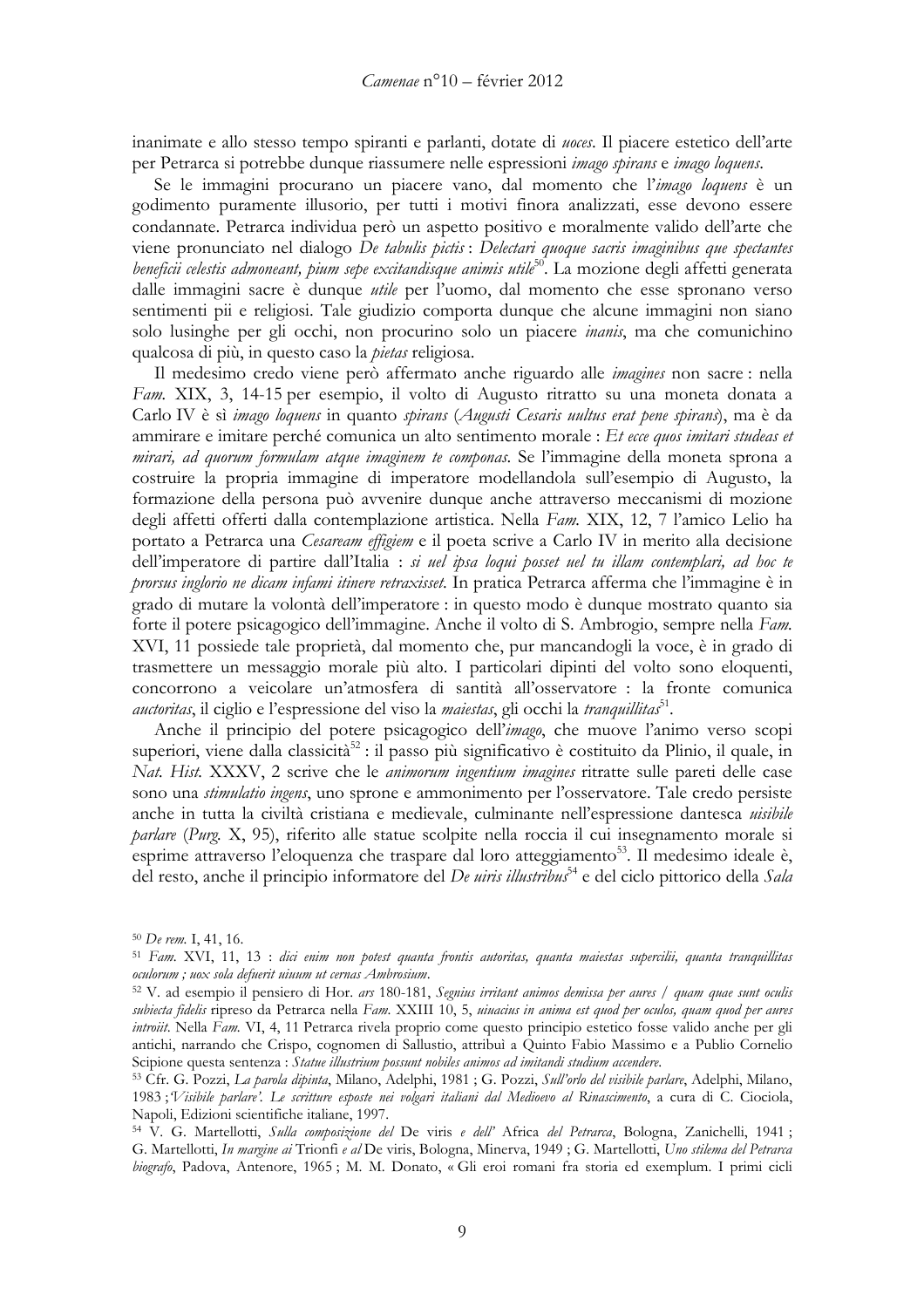*imperatorum* della reggia dei Carrara a Padova, affresco per il quale Petrarca fu incaricato di stilare il progetto iconografico.

Petrarca recepisce dunque tali teorie, ma nelle sue opere non riflette sulle ragioni e la natura del potere comunicativo posseduto dalle *imagines*. Egli sottintende, evidentemente, per usare una terminologia contemporanea, l'analisi semiotica e la filosofia della comunicazione di Agostino. Tale argomento è già conosciuto e ampiamente studiato<sup>55</sup> e qui varrà la pena solo richiamarlo ponendo al centro dell'esame la distinzione tra segni e icone tracciata dal filosofo nel De doctrina christiana. Alcuni segni, oltre all'aspetto esteriore che si presenta ai sensi (*species*<sup>56</sup>), fanno venire in mente qualcos' altro che parte dal segno stesso; perciò vengono definiti signa translata, al contrario dei signa propria che non comunicano altro se non se stessi e il proprio aspetto esteriore<sup>57</sup>. Se il *signum translatum* trasmette un messaggio, non è solo icona ed *eidolon*, non porta l'osservatore a godere solo del piacere estetico ma lo guida verso un insegnamento. Proprio questa funzione aggiuntiva del segno, il suo potere comunicativo, conduce ad un superamente della condanna della percezione sensibile<sup>58</sup> cosicché le *imagines* potrebbero essere definite *eloquentes* dal momento che sono dotate anche della capacità dell'eloquenza<sup>59</sup>.

L'umanista non utilizza mai il lessico filosofico agostiniano, ma impiega sempre una terminologia aderente alla realtà concreta. In questo vi è uno scarto rispetto alla prospettiva del filosofo d'Ippona: a Petrarca non interessa la speculazione « semiotica » ma l'esito pratico della riflessione estetica. E proprio perché egli condivide la visione agostiniana dell'imago eloquens, giunge addirittura al punto di consigliare la visione di alcune immagini per motivi di salus spirituale. Il caso più celebre e sintomatico è rappresentato dalla Disp. XXX<sup>60</sup> a Giovanni Filelfo, in cui l'autore dispensa consigli pratici contro la furia

55 V. K. Svoboda, L'esthétique de saint Augustin et ses sources, Brno, 1933 ; K. E. Gilbert, H. Kuhn, A History of Esthetics, Bloomington, 1954; E. Panofsky, Idea : contributo alla storia dell'estetica, Firenze, La Nuova Italia, 1952; F. Plotkin, « Augustinian Aesthetics revised », American Benedictine Review, 20, 1969, p. 342 e segg.; R. Simone, « Semiologia agostiniana », Cultura, 7, 1969, p. 88 e segg.; A. Young, « Some aspects of St. Augustine's Literary Aesthetics », Harvard Theological Review, 62, 1969, p. 289 e segg.

<sup>56</sup> Aug., De doctr. chr. II, 1 : signum est enim res praeter speciem, quam ingerit sensibus, aliud aliquid ex se faciens in cogitationem uenire.

<sup>57</sup> Aug., De doctr. chr. II, 10, 15 : Sunt autem signa uel propria uel translata. Propria dicuntur, cum his rebus significandis adhibentur propter quas sunt instituta ... translata sunt, cum et ipsae res quas propriis uerbis significamus, ad aliquid aliud significant.

<sup>58</sup> Chi non si ferma alla comprensione dell'aspetto esteriore dei segni ma ne comprende il significato più alto, secondo Agostino, venera ciò che è stabile ed eterno. V. Aug., De doctr. chr. III, 9, 13 : Qui uero aut operatur aut ueneratur utile signum diuinitus institutum, cuius uim significationemque intellegit, non hoc ueneratur quod uidetur et transit, sed illud potius quo talia cuncta referenda sunt; v. anche De doctr. chr. III, 5, 9, Ea demum est miserabilis animae seruitus, signa pro rebus accipere, et supra creaturam corpoream oculorum mentis ad hauriendum aeternum lumen leuare non posse.

<sup>59</sup> Questa speculazione filosofica è ripresa anche da Ugo di S. Vittore in *Didascalicon* VII, 3 il quale ripropone la distinzione tra segno e icona, tra l'aspetto esteriore (definito col medesimo termine agostiniano species) e il significato profondo cui il segno rimanda : Qui autem spiritualis est et omnia diiudicare potest, in eo quidem quod foris considerat pulchritudinem operis, intus concipit quam miranda sit sapientia Creatoris ... dum insipiens in eis solam miratur speciem, sapiens autem per id quod foris uidet profundam rimatur diuinae sapientiae cognitationem, uelut si in una aedemque scriptura alter colorem seu formationem figurarum commendet, alter uero laudet sensum et significationem.

60 Arbor est rara quidem et paucis nota, sed eo clarior nobiliorque quo rarior: arbor quidem procera et recta multum lauro qualibet aut olina, multum cupressu et cedro, multum pinu palmaque et abiete uirentior : nunquam gelu nimio, nunquam calore peruritur, nunquam frondibus caret. Umbram habet saluberrimam, fructum succumque mirificum. Locis arduis ac repositis habitat. Aditus modo difficilis : cetera iucundissima sunt atque dulcissima. Quam ut nosse possitis, neu similitudine aliqua forte fallamini, signis hanc describam suis. Quatuor tantum hec olim ramos habuit, dum illam fessi operum pastores auidius frequentarent. Venit incognitus celestis agricola, et sarculo cultam pio, serotinique roris suauitate conspersam ramis auxit ac frondibus nimium. Hodie septem habet, quorum inferiores quatuor tellurem, tres altissimi celum spectant : ramuli autem plures

umanistici di uomini famosi», Memoria dell'antico nell'arte italiana, II, Torino, Einaudi, 1985, p. 117 e segg; G. Crevatin, Il pathos nella scrittura storica del Petrarca, Firenze, Olschki, 1995.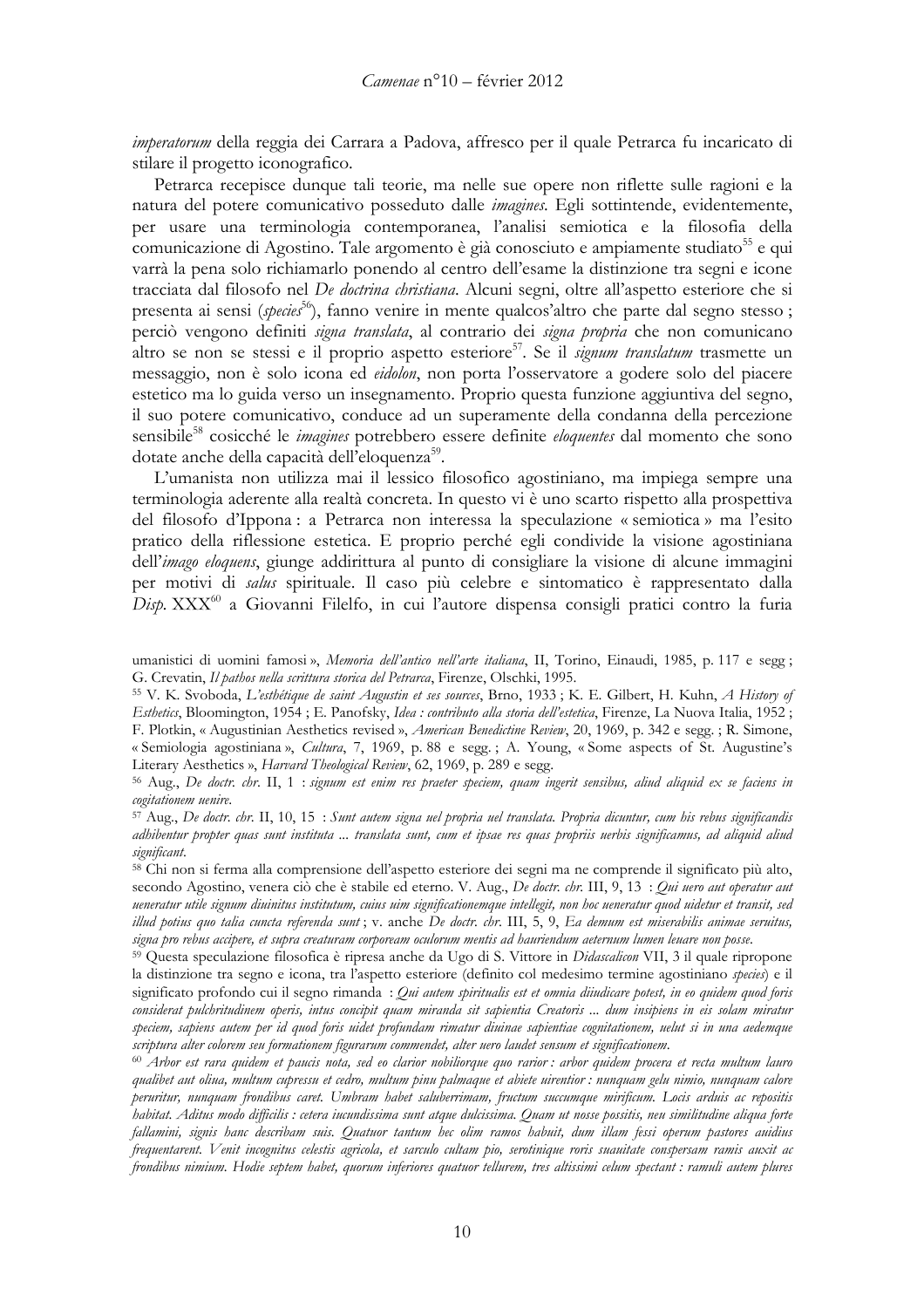dell'estate, che si trasformano nel simbolo dei rimedi morali contro le *passiones* che lacerano l'animo.

Petrarca offre infatti una particolareggiata descrizione di un albero situato in un locus *amoenus*, che assicura ristoro dal caldo estivo<sup>61</sup>. La minuziosa descrizione del luogo, resa con dovizia di dettagli, mira al soddisfacimento dei sensi tramite una visione immaginaria: Petrarca dichiara esplicitamente che gli occhi sono attirati dal piacere della vista (ad se oculos trahens color); non vi è condanna nell'ammirare questa visione, nel godere di questa *uoluptas*, al contrario, essa è fortemente consigliata : Arborem hanc querite omni studio ... inuentam cupidis ulnis arripite, et tenete, et colite, et amate. Ovviamente l'autore si riferisce non alla semplice contemplazione dell'aspetto superficiale della visione, all'eidolon, ma al significato cui esso rimanda, al suo significato simbolico o, meglio, allegorico, di albero delle virtù. E in questo caso la lettura allegorica della visione trasmette un messaggio di salvezza.

Petrarca, e con lui anche Boccaccio, sostiene che le immagini possiedano capacità comunicative. Nella Comedia delle ninfe fiorentine XLVI<sup>62</sup> Ameto, attratto inizialmente dalla vista delle ninfe, procede per gradi alla comprensione del significato spirituale della visione e a riconoscere nelle ninfe le sette virtù (« le ninfe, le quali più all'occhio che allo 'ntelletto erano piaciute, e ora allo 'ntelletto piacciono più che all'occhio »), e si eleva dallo stato di bruto a quello di uomo (« d'animale bruto, uomo divenuto essere li pare »). Anche Boccaccio dichiara dunque il medesimo principio petrarchesco : le immagini sono eloquentes se rinunciano al loro carattere iconico e a procurare un semplice piacere estetico.

Per Petrarca, quindi, è soprattutto la lettura allegorica dell'immagine che permette a questa di comunicare, di essere *eloquens* : del resto, l'interpretazione allegorica ed edificante è la modalità peculiare del poeta di leggere i testi degli *auctores*, e del sistema di costruire e informare le proprie opere. La teorizzazione letteraria dell'imago eloquens può essere ravvisata nella Sen. IV, 5 che riporta la rubrica De quibusdam fictionibus Virgilii: nell'epistola l'autore svela puntualmente il significato allegorico delle immagini letterarie dell'Eneide tra cui, ad esempio, quella dei venti come passioni. L'autore spiega che nei testi possono essere sottesi diversi significati, e molteplici sono le spiegazioni, *intellectus*, che se ne possono trarre : *intellectus qui, si et ueri sint et litera illos fert ... non erunt repudiandi*<sup>63</sup>. Non è tanto importante come ogni lettore possa attingere al significato allegorico del testo in modi differenti, quanto il fatto che il poeta-filosofo esprime delle verità morali attraverso il gioco del velo

<sup>61</sup> V. L. Bolzoni, La rete delle immagini. Predicazione in uolgare dalle origini a S. Bernardino, Torino, Einaudi, 2002 che inserisce l'albero petrarchesco nella tradizione medievale di alberi utilizzati come sostegno e organizzazione della memoria e degli schemi intellettuali.

sunt de quibus nunc loquendi non est locus. Illic assidue felices aure circumsibilant, canore simul et candide uolucres nidificant, poma predulcia diuites ramos premunt. Mite solum, herbe uarie et purpurei flores tegunt : in quibus leuis accubitus, odor suauissimus, et ad se oculos trahens color. Fons ad umbram nitidus amenitate lympharum scatebrisque perennibus manat, cuius in circuitu roscidis cespitibus ripisque recentibus cursum frenantibus, undarum late gratissimum murmur strepit. Hec igitur summa consilii mei est. Arborem hanc querite omni studio ut facitis : inuentam cupidis ulnis arripite, et tenete, et colite, et amate; amari enim ante alias digna est, sacra coma, ut ait Maro, et cunctis humanorum estuum uaporibus inaccessa. Herete certatim trunco illius usque ad uesperam, nemo uos inde diuellet. Nusquam melius mansuri estis, ibi enim, michi credite, nec Cancrum timebitis, nec Leonem. Vale amice, et clarissimum illum uirum percunctationis tue responsique mei participem, quem, teste animo, profunde diligo, tuo ore meis uerbis iterum atque iterum saluere iube.

<sup>62 «</sup> Similemente vede che sieno le ninfe, le quali più all'occhio che allo 'ntelletto erano piaciute, e ora allo 'ntelletto piacciono più che all'occhio; discerne quali sieno i templi e quali le dèe di cui cantano e chenti sieno i loro amori, e non poco in sé si vergogna de' concupiscevoli pensieri avuti, udendo quelli narrare; e similemente vede chi sieno i giovani amati da quelle e quali per quelle sieno divenuti. Ora gli abiti e i modi d'esse donne nota in sé medesimo, debiti a così fatte. Ma sopra tutti gli altri pensieri il rallegra l'essergli da quelle gli occhi svelati a conoscere le predette cose e a vedere la santa dèa venuta quivi e ad avere interamente saputa Lia, e sé sentire ornato, come si sente, e possibile all'amore di tante donne e degno di quello mentre li piacerà ; e brievemente, d'animale bruto, uomo divenuto essere li pare ».  $\frac{1}{63}$  Sen., IV, 5, 5.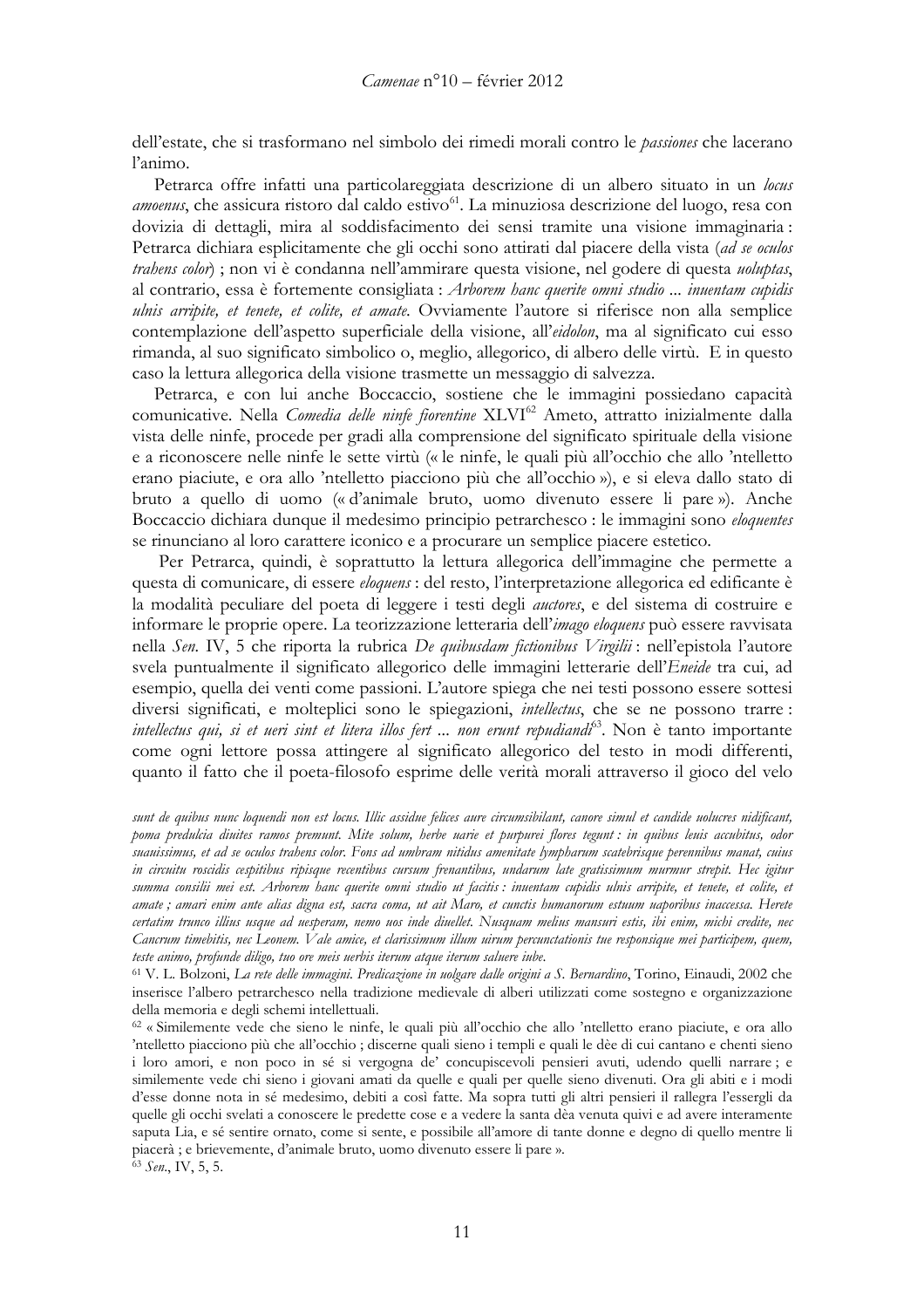della finzione letteraria. La rubrica della Senile sottintende proprio questo concetto di fictio: il *uerbum* rientra nel campo della creazione e costruzione artistico-letteraria<sup>64</sup>. Così allo stesso modo, come già stabiliva la definizione di Isidoro da Siviglia *pictura ... quasi fictura*<sup>65</sup>, anche l'imago eloquens appare come fictio e, come la parola, può elevarsi ed esplicarsi anche nella sua funzione morale, nel quadro dell'intento edificante e pedagogico della filosofia pratica petrarchesca.

Questa è dunque la dicotomia imago loquens - imago eloquens, l'ambivalente natura delle immagini segnate dalla dualità *damnatio* e salus, che informa i due dialoghi del *De remediis* : le teorizzazioni filosofiche illustrate finora, pur rimanendo sottintese, sono riprese attraverso precisi uerba, decifrabili alla luce della peculiare forma del genere letterario dell'opera, segnata dai dissidi spesso insanabili e sempre aperti. Anche i *uerba* connessi alla tematica artistica concorrono dunque a tracciare un percorso di introspezione e intervento sulla coscienza, e a delineare una sorta di scenario antropologico e drammatizzazione irrisolta del proprio Io.

<sup>&</sup>lt;sup>64</sup> Cfr. Fam. XIX, 7, 1, ego; que in tenebris animi manibus fingo et cogito, uel formosiora uel minus certe deformia sunt quam que luce media his digitulis pingo, e soprattutto il già menzionato cartiglio della miniatura di Simone Martini sul Virgilio Ambrosiano, che associa l'azione della pittura e della scrittura al campo della creazione e della fictio. <sup>65</sup> Isid., *Etym.* XIX, 16.